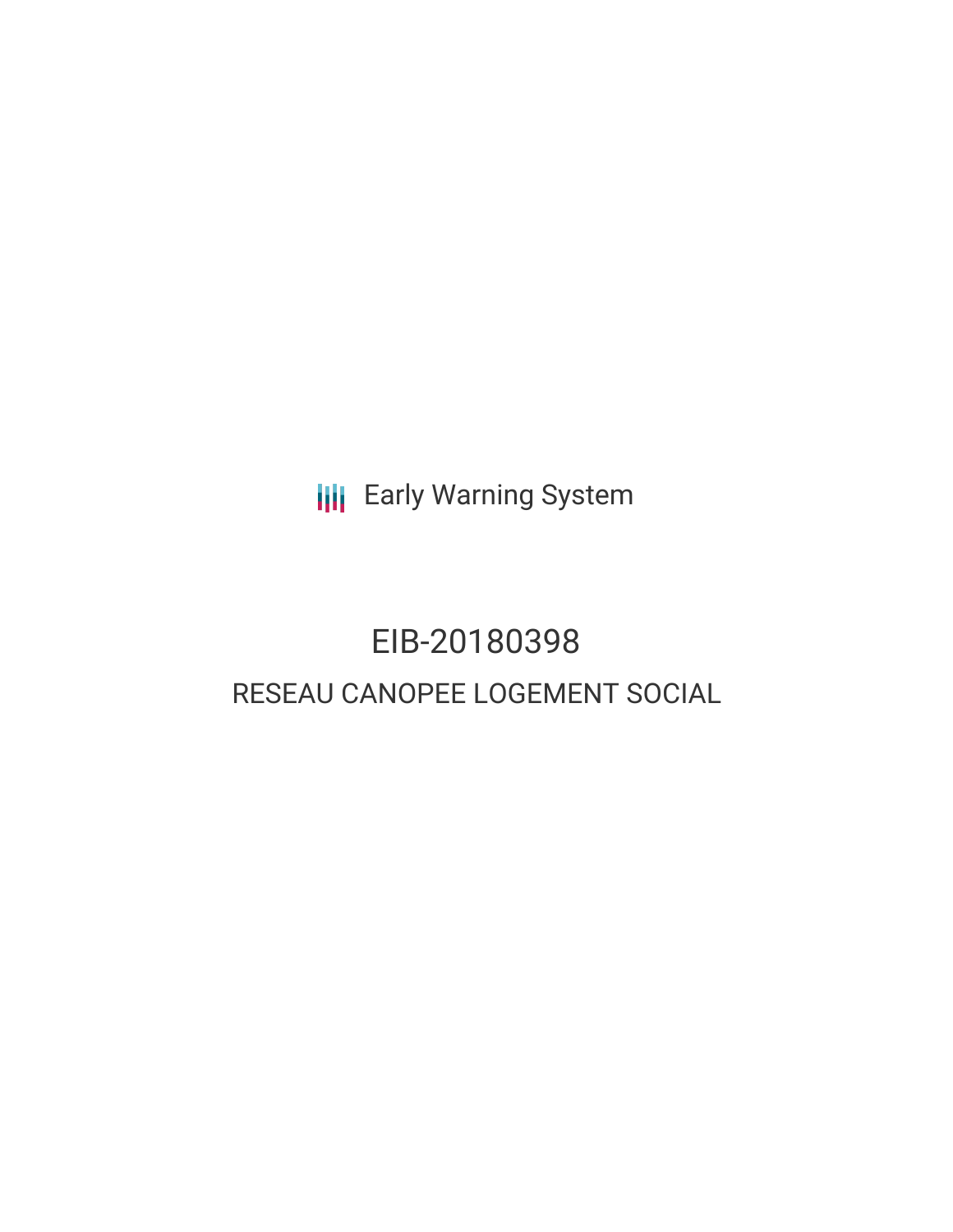



## Early Warning System RESEAU CANOPEE LOGEMENT SOCIAL

### **Quick Facts**

| <b>Countries</b>               | France                                                                                                |
|--------------------------------|-------------------------------------------------------------------------------------------------------|
| <b>Financial Institutions</b>  | European Investment Bank (EIB)                                                                        |
| <b>Status</b>                  | Proposed                                                                                              |
| <b>Bank Risk Rating</b>        | U                                                                                                     |
| <b>Borrower</b>                | OISE HABITAT-OFFICE PUBLIC DE L'HABITAT DES COMMUNES DE L'OISE, OFFICE PUBLIC DE L'HABITAT D'AMIENS M |
| <b>Sectors</b>                 | Infrastructure                                                                                        |
| <b>Investment Type(s)</b>      | Loan                                                                                                  |
| <b>Investment Amount (USD)</b> | \$116.59 million                                                                                      |
| <b>Loan Amount (USD)</b>       | \$116.59 million                                                                                      |
| <b>Project Cost (USD)</b>      | $$341.62$ million                                                                                     |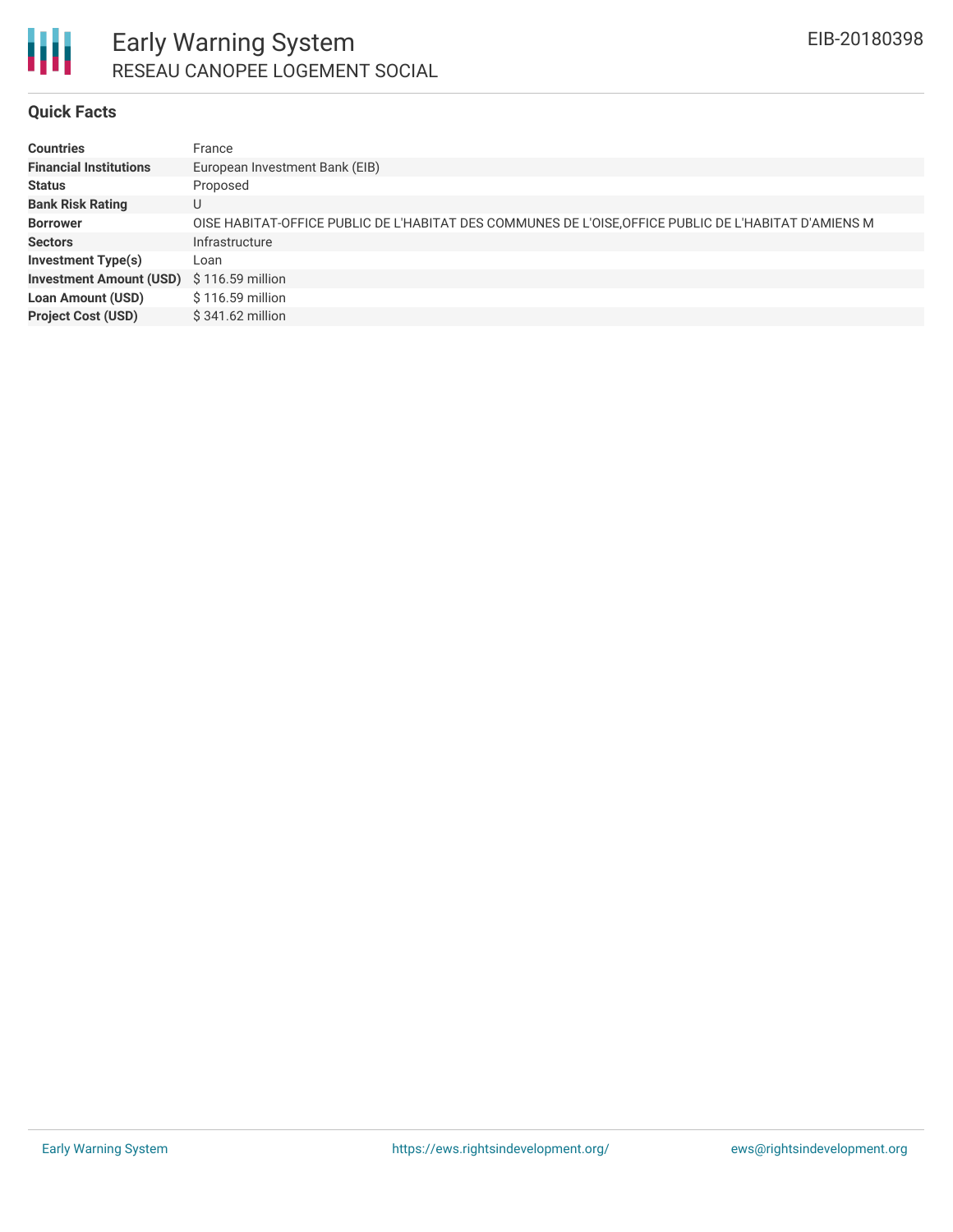

### **Project Description**

According to EIB wesbite, the project consists of the construction of more than 1200 new social and affordable housing units as well as the rehabilitation of about 4300 existing units carried by four social housing operators that have joined to create the Réseau Canopée in France. It intends to increase and diversify the supply available in view of matching the demand of the evolving profile of tenants. The rehabilitation project comprises energy efficiency works aiming at reducing CO2 emissions of an aging stock and fighting energy poverty.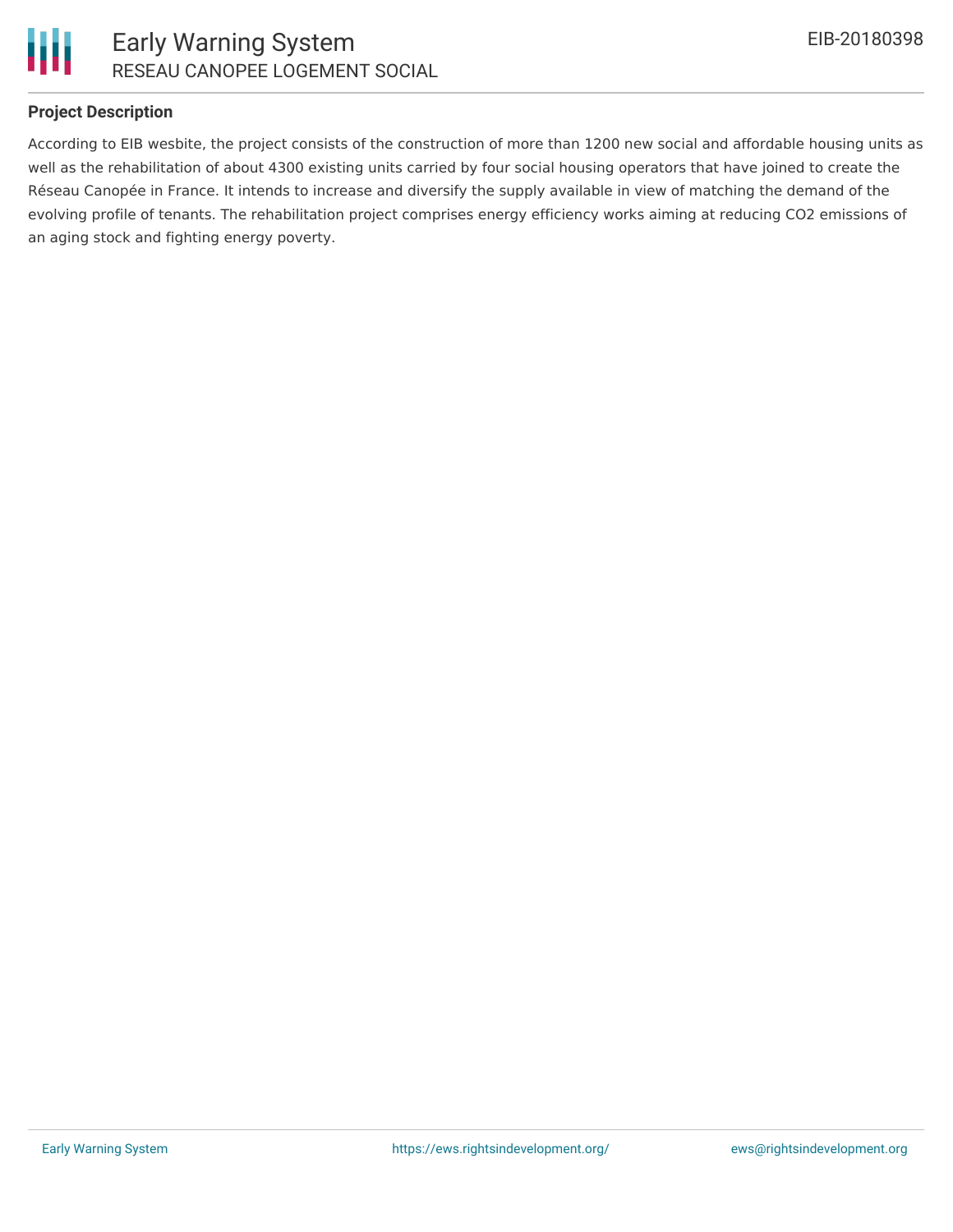

#### **Investment Description**

European Investment Bank (EIB)